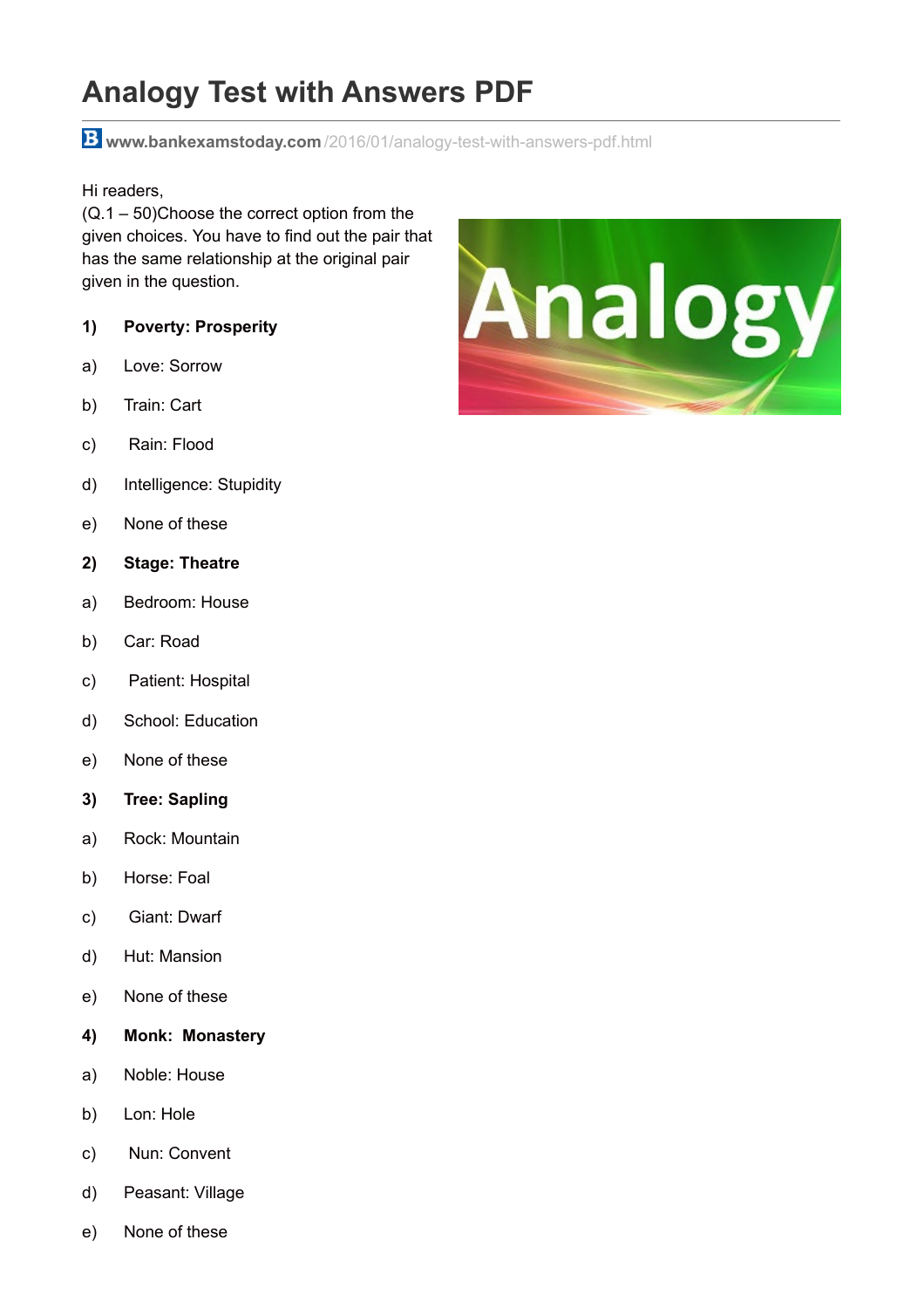#### **5) Laboratory: Germs**

- a) School: Students
- b) Playground: Games
- c) Library: Books
- d) Observatory: Planets
- e) None of these

## **6) Cool: Frigid**

- a) Livid: Lurid
- b) Poll: Placid
- c) Tepid: Torrid
- d) Lack: Abundant
- e) None of these
- **7) Lamb: Frisk**
- a) Deer: Swoop
- b) Cat: Steal
- c) Bear: Leap
- d) Lion: Stride
- e) None of these
- **8) Cricket: Pitch**
- a) Ship: Dock
- b) Boat: Harbour
- c) Wrestling: Track
- d) Boxing: Ring
- e) None of these
- **9) Coffee: Beverages**
- a) Bread: Butter
- b) Milk: Tea
- c) Burger: Snacks
- d) Grapes: Wine
- e) None of these
- **10) Graphite: Lubricant**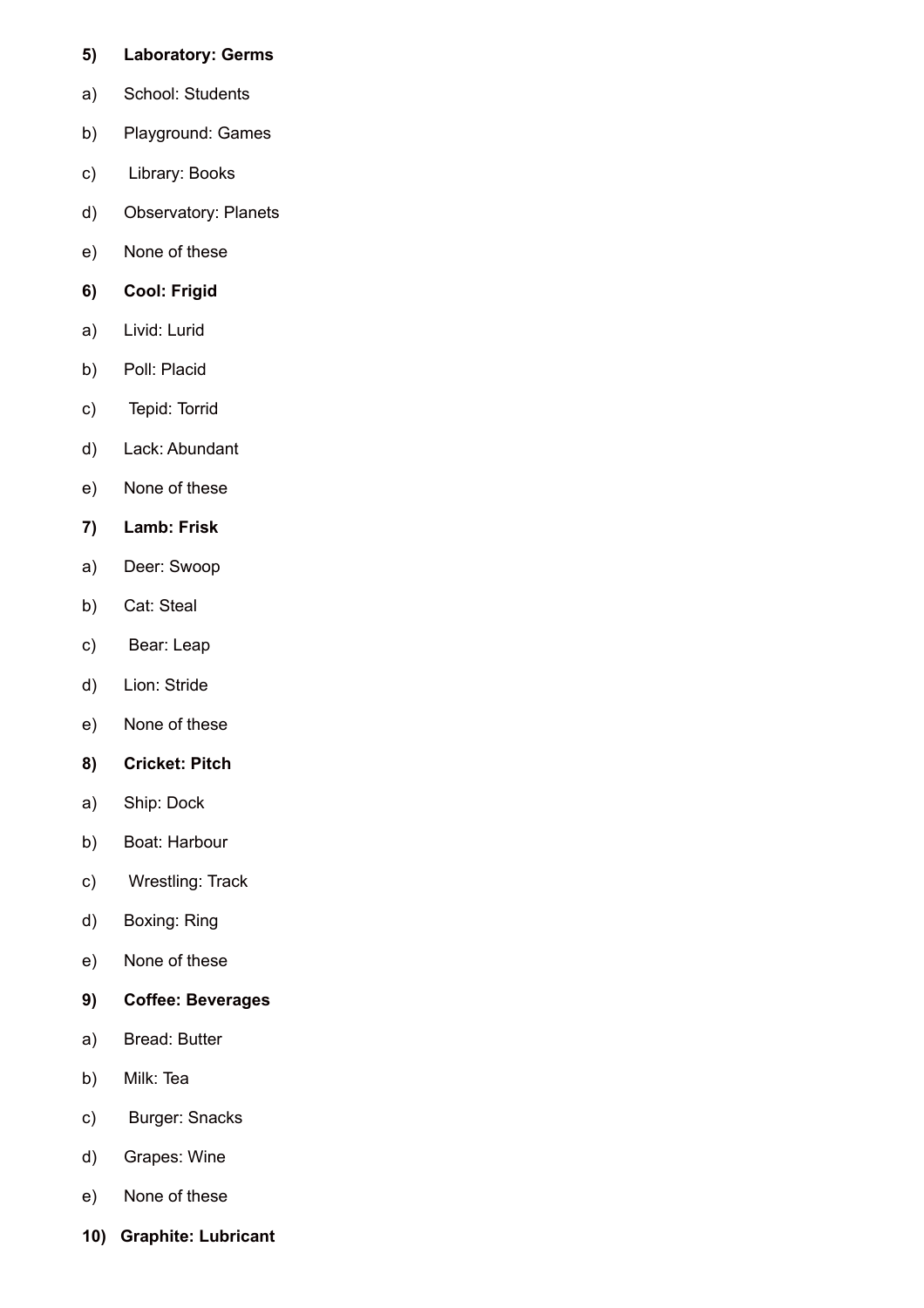- a) Movement: Friction
- b) Iron: Steel
- c) Wool: Cloth
- d) Diamond: Abrasive
- e) None of these
- **11) Illiterate: Uneducated**
- a) Country: State
- b) City: Village
- c) Palace: Hut
- d) Vision: Sight
- e) None of these

## **12) Duralumin: Aircraft**

- a) Brass: Alloy
- b) Stone: Sculptor
- c) Iron: Steel
- d) Bronze: Statue
- e) None of these
- **13) Ribs: Lungs**
- a) Ball: Sphere
- b) Hand: Fingers
- c) Shell: Net
- d) Coat: Tie
- e) None of these
- **14) Expend: Replenish**
- a) Exhort: Encourage
- b) Formant: Rebellion
- c) Defect: Rejoin
- d) Encroachment: Occupy
- e) None of these
- **15) Money: Transaction**
- a) Life: Death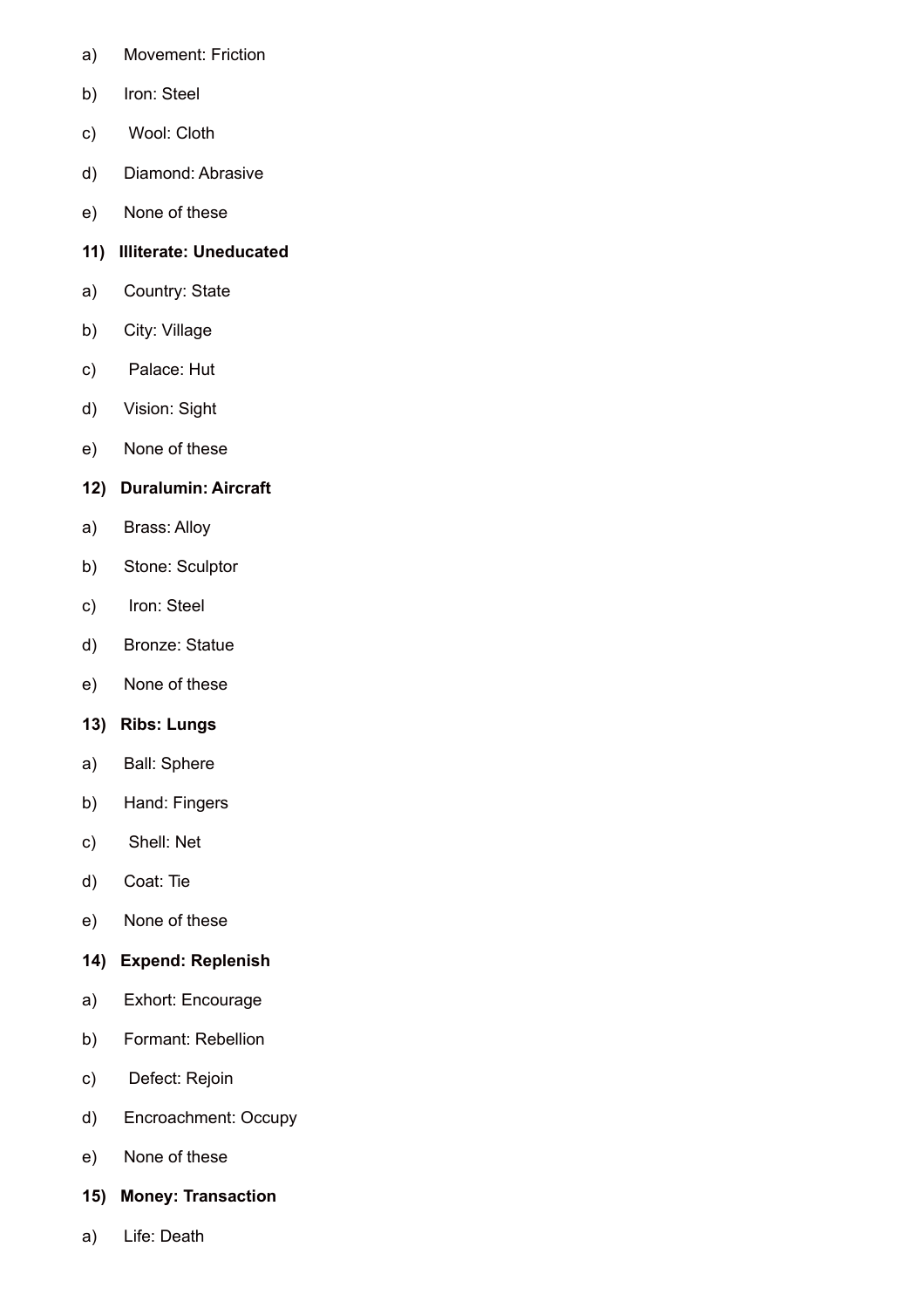- b) Water: Drink
- c) Ideas: Exchange
- d) Language: Conversation
- e) None of these

#### **16) Fare: Absurdity**

- a) Disease: Medicine
- b) Charity: Generosity
- c) Tragedy: Comedy
- d) Energy: Electricity
- e) None of these

## **17) Visitor: Welcome**

- a) Beggar: Hungry
- b) Worship: God
- c) Criminal: Prosecute
- d) Warrior: Conquer
- e) None of these

#### **18) Garbage: Dustbin**

- a) Tree: Honey
- b) Medicine: Capsule
- c) Kitchen: House
- d) Bangles: Hand
- e) None of these
- **19) Overlook: Aberration**
- a) Mitigate: Penitence
- b) Condone: Offence
- c) Error: Omission
- d) Conviction: Criminal
- e) None of these
- **20) Mongoose: Snake**
- a) Milk: Goat
- b) Fish: Crane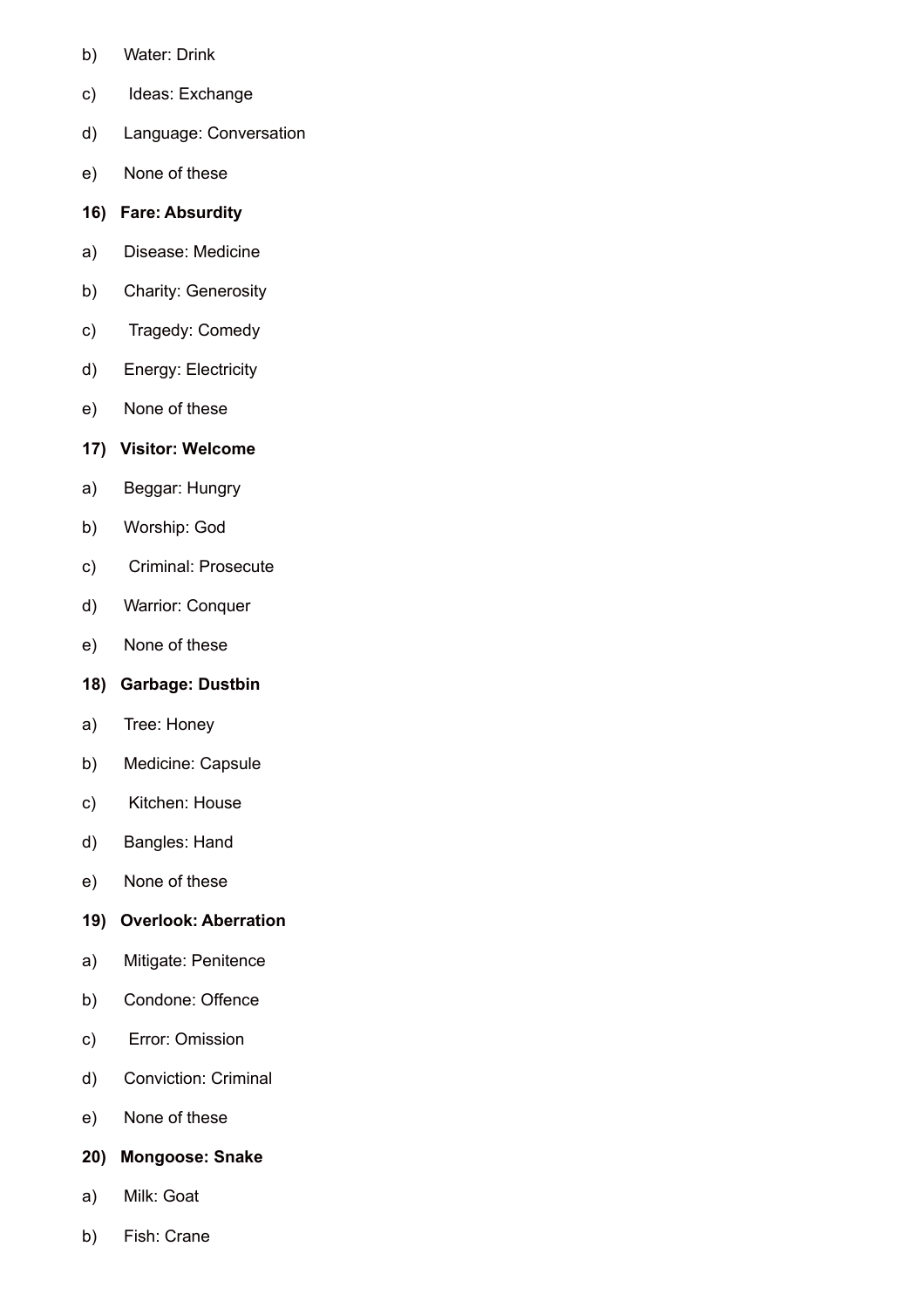- c) Whale: Crow
- d) Water: Sky
- e) None of these
- **21) Blister: Skin**
- a) Sore: Toe
- b) Sty: Eye
- c) Ball: Pitcher
- d) Wound: Arm
- e) None of these
- **22) Horse: Mare**
- a) Duck: Geese
- b) Dog: Puppy
- c) Donkey: Pony
- d) Fox: Vixen
- e) None of these

#### **23) Water: Thirst**

- a) Ripe: Harvest
- b) Book: Ignorance
- c) Needle: Stitch
- d) Rain: Throat
- e) None of these
- **24) Sale: Purchase**
- a) Give: Receive
- b) Shop: Market
- c) Cash: Credit
- d) Profit: Loss
- e) None of these
- **25) Read: Legible**
- a) Hear: Audible
- b) Qualify: Eligible
- c) See: illegible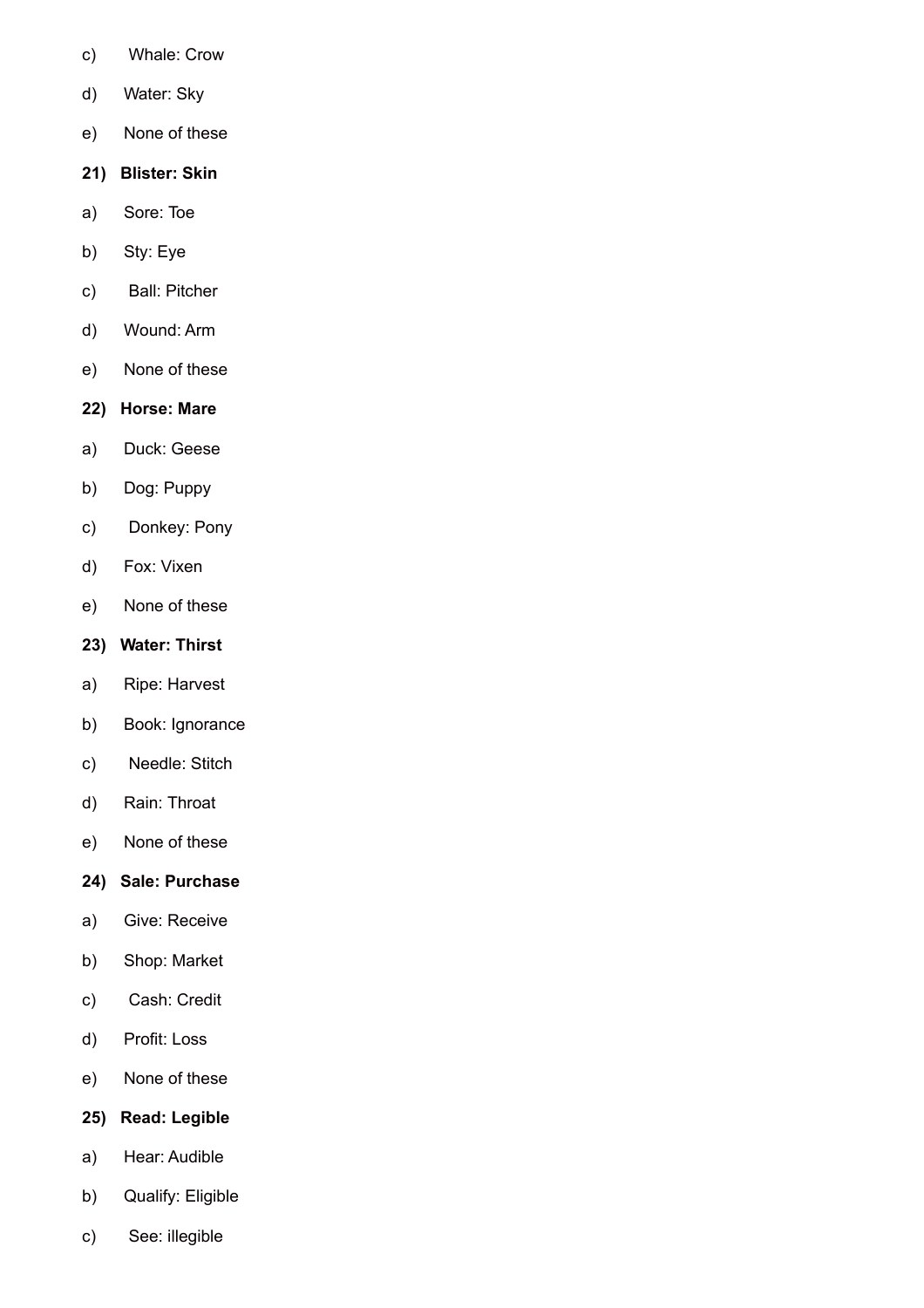- d) Require: Admissible
- e) None of these
- **26) Locks: Warble**
- a) Crows: Cackle
- b) Tiger: Yelp
- c) Owls: Hoot
- d) Camel: Bleat
- e) None of these

## **27) Parsing: Grammar**

- a) Running: Health
- b) Praying: God
- c) Para trooping: Air force
- d) Cleaning: House
- e) None of these
- **28) Story: Novel**
- a) Sea: Ocean
- b) School: University
- c) Book: Dictionary
- d) Poetry: Drama
- e) None of these
- **29) Balled: Song**
- a) Envelope: Letter
- b) Prose: Literature
- c) Cat: Leopard
- d) Ode: Poem
- e) None of these
- **30) Fish: Mermaid**
- a) Cat: Lion
- b) Horse: Centaur
- c) Unicorn: Tapestry
- d) Pegasus: Fly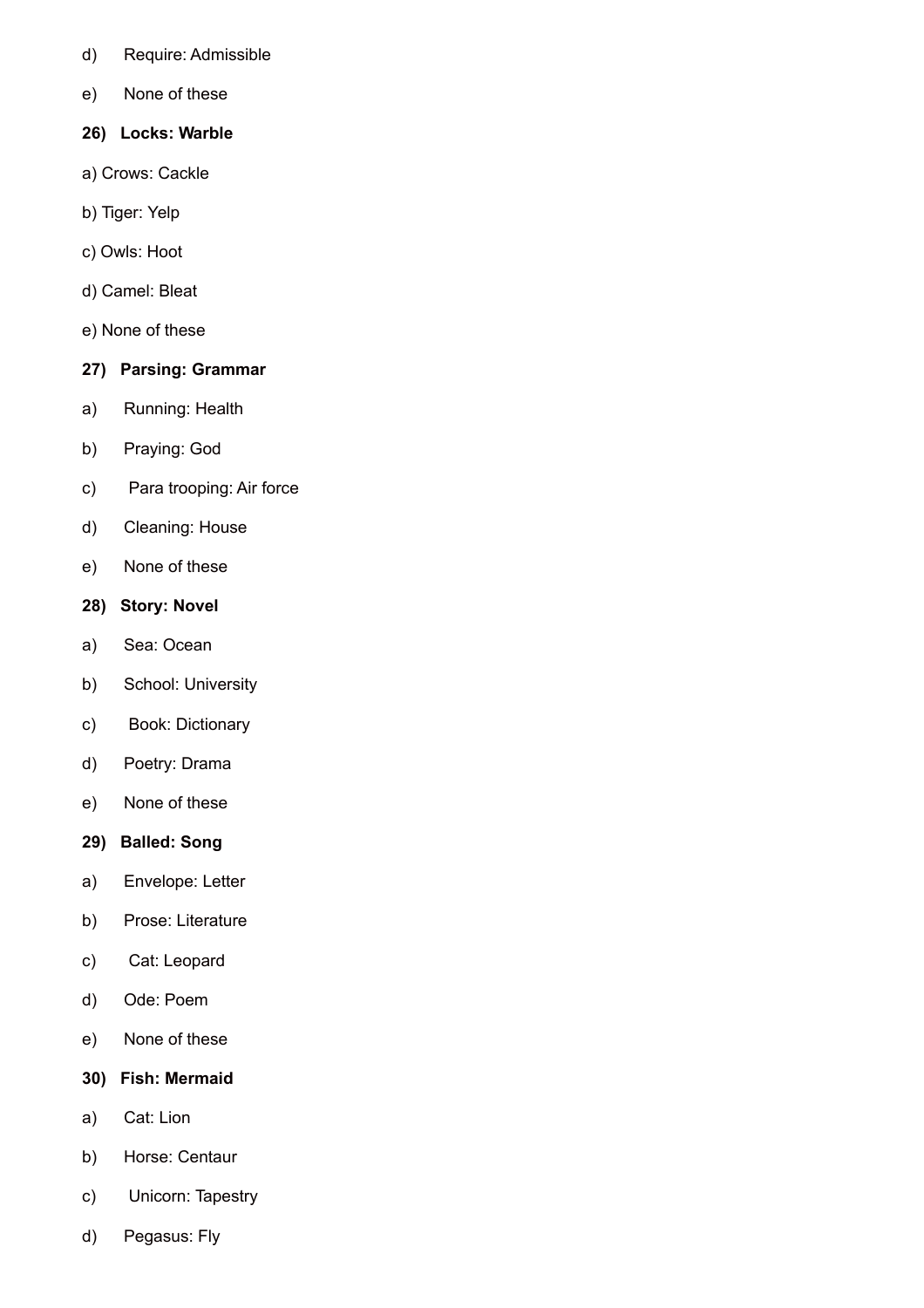- e) None of these
- **31) Loath: Coercion**
- a) Irate: Antagonism
- b) Irritate: Caressing
- c) Reluctant: Persuasion
- d) Contemplative: Meditative
- e) None of these
- **32) Iodine: Goitre**
- a) Insulin: Diabetes
- b) Mango: Anemia
- c) Hormones: Hemophilia
- d) Fat: Obesity
- e) None of these
- **33) Water: Tip**
- a) Student: Marks
- b) Worker: Bonus
- c) Employee: Wages
- d) Clerk: Bribe
- e) None of these
- **34) Executioner: Criminal**
- a) Florist: Flowers
- b) Convict: Murderer
- c) Butcher: Animals
- d) Worker: Manager
- e) None of these
- **35) Karnataka: Bangalore**
- a) Mysore: Vrindaban
- b) Haryana: Sonepat
- c) Gujarat: Anand
- d) Orissa: Bhubaneswar
- e) None of these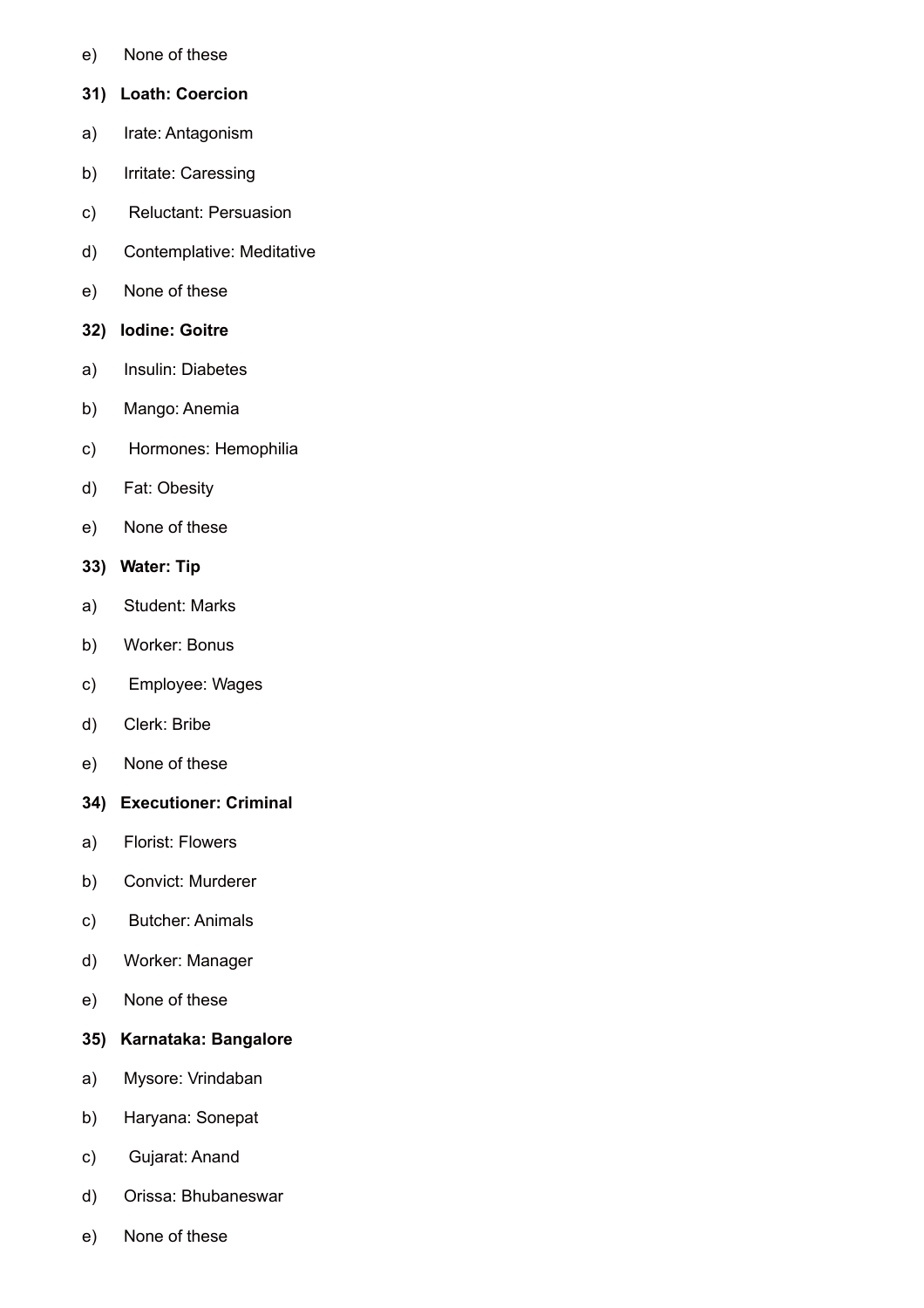#### **36) Thermometer: Temperature**

- a) Length: Breadth
- b) Millimeter: Scale
- c) Cardiograph: Heart rate
- d) Solar Energy: Sun
- e) None of these
- **37) Portfolio: Securities**
- a) Lecture: Consignment
- b) Star: Class
- c) Trustee: Company
- d) Panel: Jurors
- e) None of these
- **38) Biography: Autobiography**
- a) Memories: History
- b) Author: Performer
- c) Mobile: Automobile
- d) Testimony: Confession
- e) None of these
- **39) Kangaroo: Australia**
- a) Whale: River
- b) Elephant: Russia
- c) Penguin: Antarctica
- d) India: Peacock
- e) None of these
- **40) Hitler: Germany**
- a) Shakespeare: England
- b) Mussolini: Italy
- c) Tulsidas: India
- d) Boris Yeltsin: Russia
- e) None of these
- **41) Sip: Gulp**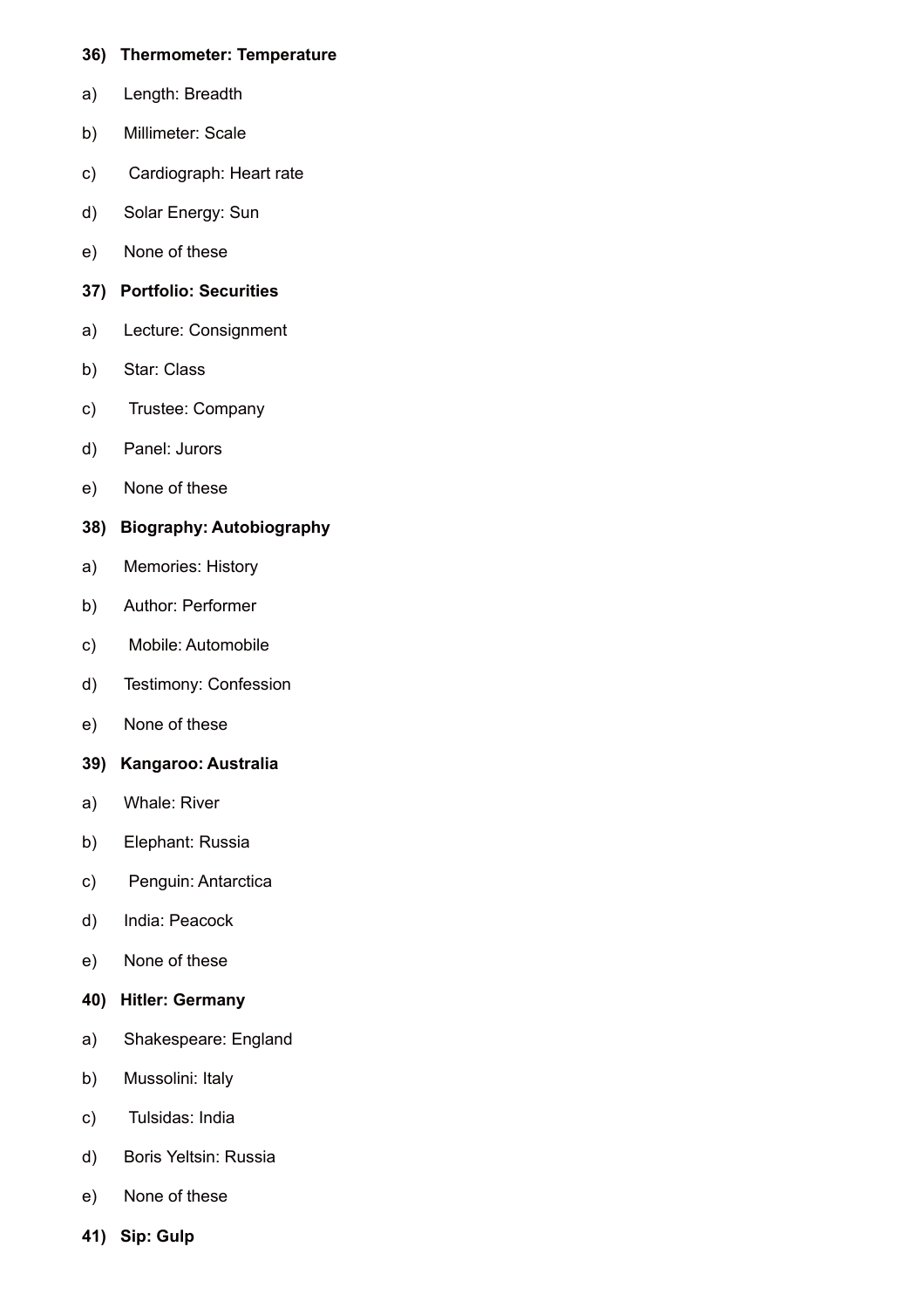- a) Touch: Push
- b) Cup: Glass
- c) Tent: Hut
- d) Soup: Water
- e) None of these

## **42) Poultry: Farm**

- a) Rice: Granary
- b) Child: Playground
- c) Bee: Hive
- d) Rubber: Estate
- e) None of these

## **43) Artist: Troupe**

- a) Market: Crowd
- b) Flowers: Garland
- c) Singer: Chorus
- d) Fishes: Pond
- e) None of these

## **44) Pulp: Paper**

- a) Rope: Hemp
- b) Rayon: Cellulose
- c) Thread: Needle
- d) Yarn: Fabric
- e) None of these
- **45) Lok Sabha: Legislature**
- a) President: Executive
- b) Minister: Meeting
- c) Judge: Court
- d) People: Election
- e) None of these
- **46) Greed: Corruption**
- a) Insult: Enemy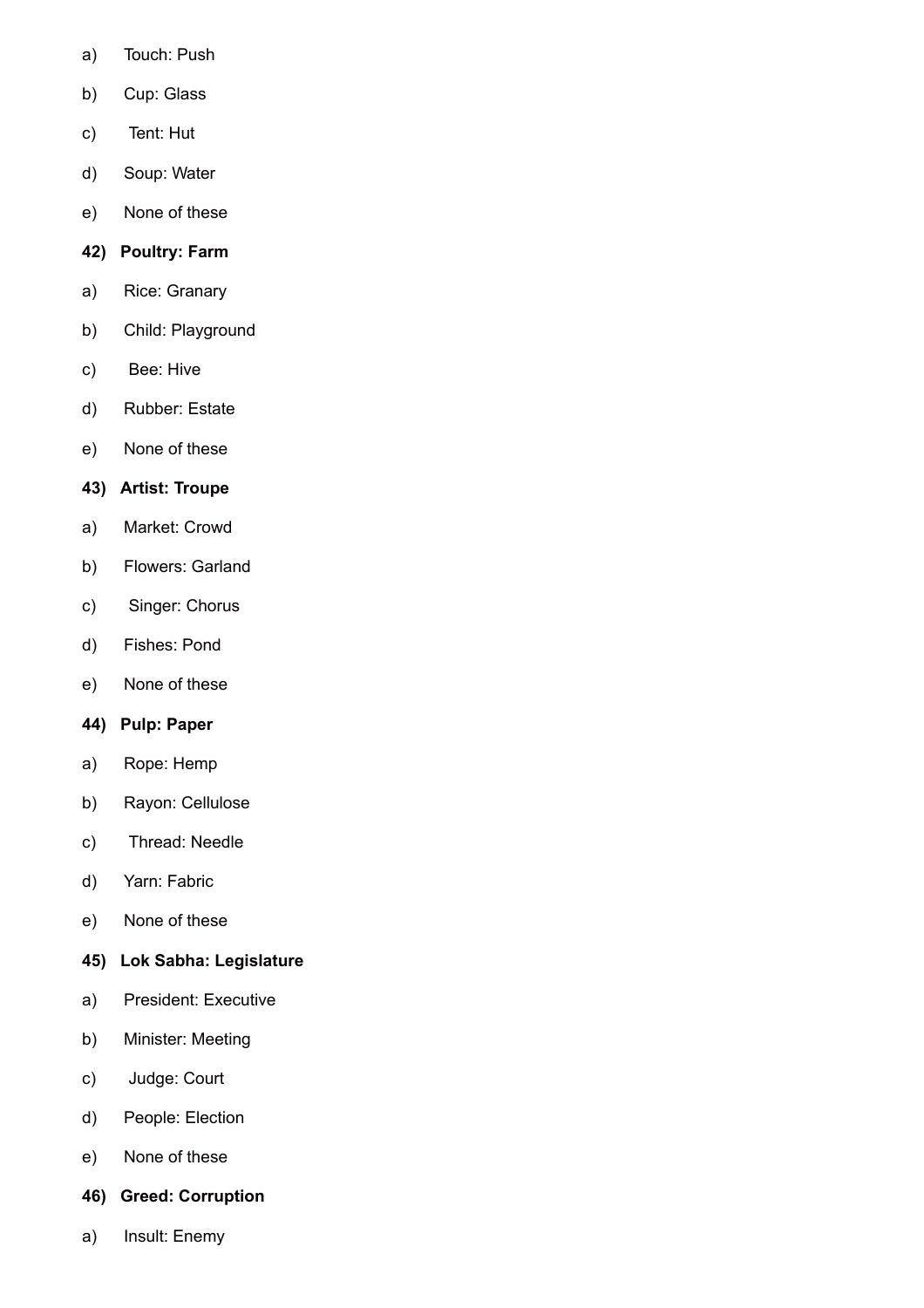- b) Sleep: Dream
- c) Goodwill: Friendship
- d) Knowledge: Book
- e) None of these

#### **47) Basement: Attic**

- a) Nadir: Zenith
- b) Zenith: Apex
- c) Zenith: Root
- d) Apex: Pinnacle
- e) None of these

#### **48) Wan: Colour**

- a) Enigmatic: Puzzle
- b) Pallid: Complexion
- c) Insipid: Flavour
- d) Copulent: Weight
- e) None of these
- **49) Hook: Fish**
- a) Stadium: Games
- b) Glove: Ball
- c) Symphony: Music
- d) Word: Alphabets
- e) None of these
- **50) Moon: Satellite**
- a) Earth: Planet
- b) Flowers: Garland
- c) Singer: Chorus
- d) Fishes: Pond
- e) None of these

## **Answers with explanation**

1) **D** (Explanation- The words in each pair are antonyms of each other)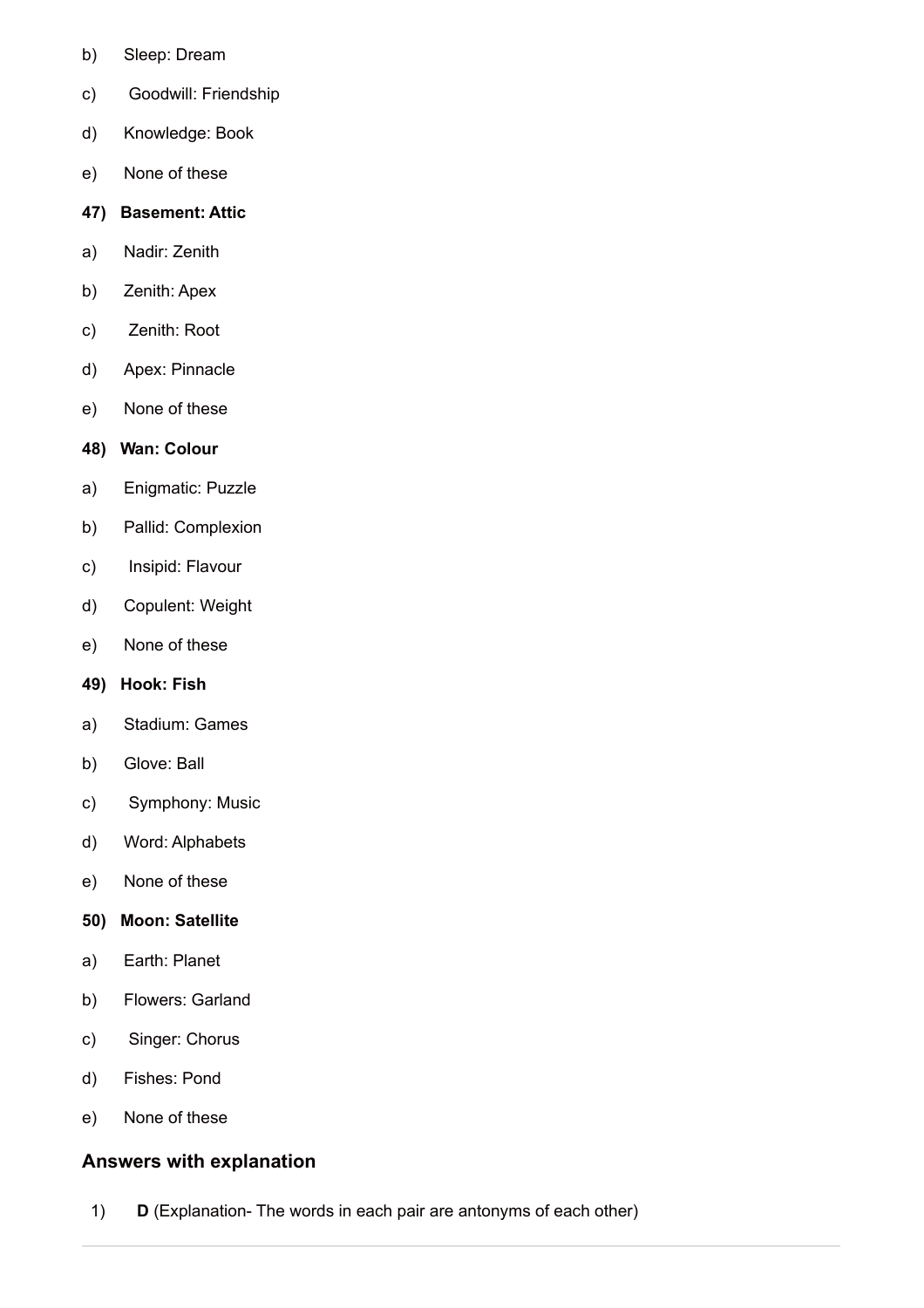2) **A** (Explanation- First is a part of second)

3) **B** (Explanation- Second is the young one of the first)

- 4) **C** (Explanation- Second is dwelling place of first)
- 5) **D** (Explanation- First is the place to study the second)

6) **C** (Explanation- Frigid is the extreme of cooling to make things to freeze likewise, tepid is only lukewarm and torrid is to dry by heating)

- 7) **B** (Explanation- Seconds denote the manner of walking of the first
- 8) **D** (Explanation- Cricket is playing on pitch likewise, boxing is done in ring)
- 9) **C** (Explanation- Seconds denotes the class to which first belongs)
- 10) **D** (Explanation- Graphite is used as a lubricant and diamond as an abrasive)
- 11) **D** (Explanation- The word in each pair is synonyms)
- 12) **D** (Explanation- First is an alloy used to make the second)
- 13) **C** (Explanation- First encloses the second and protects it)
- 14) **C** (Explanation- The words in each pairs are antonyms of each other)
- 15) **D** (Explanation- We transact with money and converse in a language)
- 16) **B** (Explanation- The words in each pairs are synonyms)
- 17) **C** (Explanation- A visitor is given a welcome and a criminal is prosecuted)
- 18) **B** (Explanation- Second contains the first)
- 19) **B** (Explanation- First is the act of neglecting the second)
- 20) **B** (Explanation- First is eaten by the second)
- 21) **B** (Explanation- Blister is an infection of skin. Sty is the affection of eye)
- 22) **D** (Explanation- Second is the female of the first)
- 23) **D** (Explanation- Lack of water is thrust and lack of rain is drought)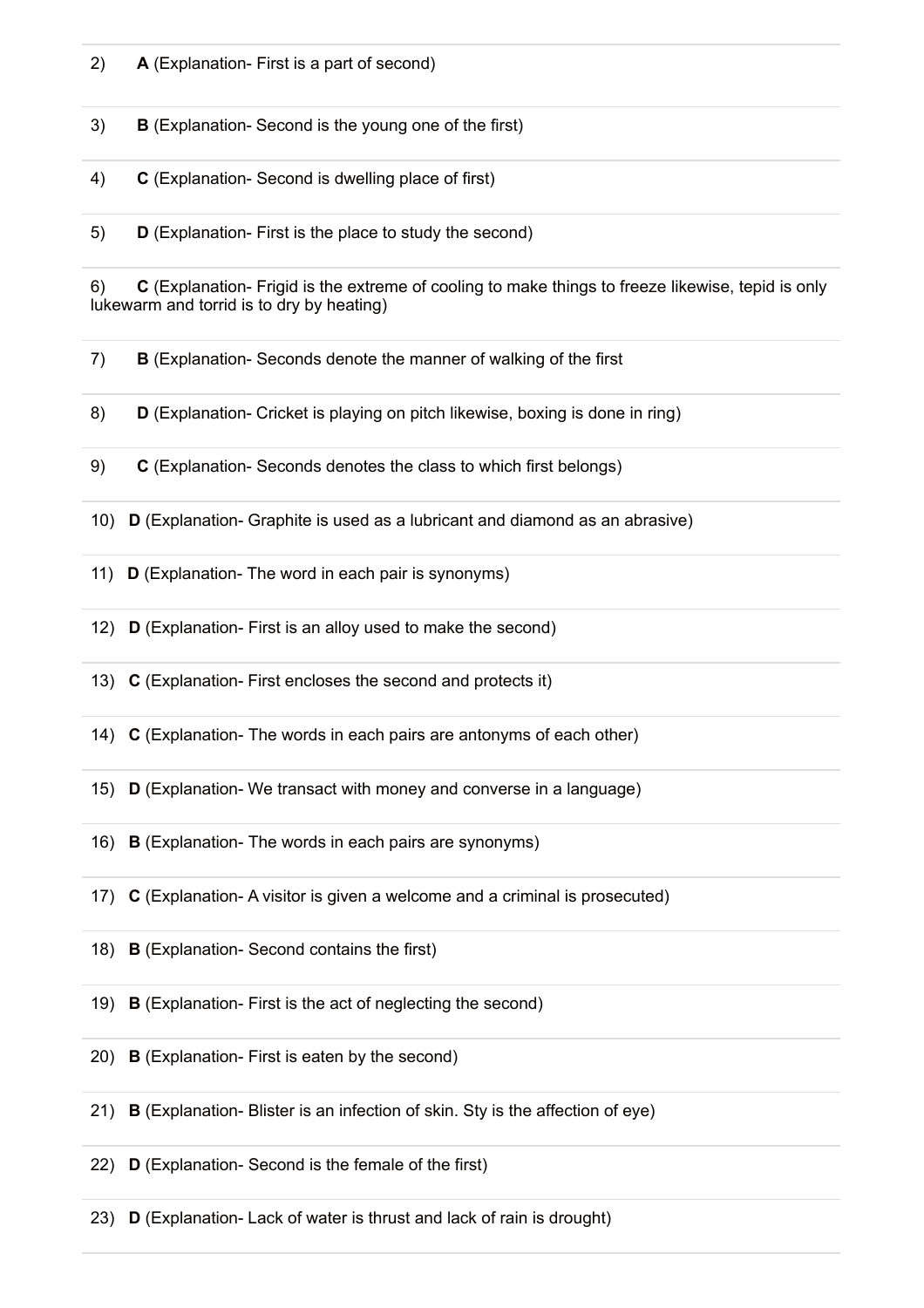24) **A** (Explanation- Sale corresponds to giving and purchase corresponds to receiving)

25) **A** (Explanation- Legible means able to read and audible means able to heard)

26) **C** (Explanation- Second is the sound produced by the first)

27) **C** (Explanation- First is an essential part of second)

28) **A** (Explanation- Second is more voluminous form of the first)

29) **D** (Explanation- First is a type of second)

30) **B** (Explanation-A mermaid is a fish imaginary creature, similarly a centaur is a horse like imaginary creature

31) **C** (Explanation-Loath and Reluctant are synonyms and Coercion and Persuasion are synonyms

32) **A** (Explanation- Lack of first causes the second)

33) **B** (Explanation- Second is the additional money given to the first for good service)

34) **C** (Explanation- First is responsible for the death of the seconds)

35) **D** (Explanation- Second is the capital of the first)

36) **C** (Explanation- First is the instrument to be measured the second)

37) **D** (Explanation- A portfolio is the entire group of securities a person holds for investment, similarly, a panel is a whole group of jurors)

38) **D** (Explanation- A biography is a person's life story written by someone else. Whereas autobiography is one's story written by oneself. Similarly, a testimony is a solemn declaration of one's wrong doing by someone while a confession is a one's claim of oneself being a wrong doer.

39) **C** (Explanation- Kangaroo is the native of Australia likewise, Penguin is the native of Antarctica)

40) **B** (Explanation- Hitler was a tyrant belonging to Germany, likewise Mussolini was a tyrant belonging to Italy)

41) **A** (Explanation- Second is the higher intensity than the first)

42) **D** (Explanation- Poultry is reared in a farm. Similarly, rubber is grown in an estate)

43) **C** (Explanation- Second is a collective group of the first)